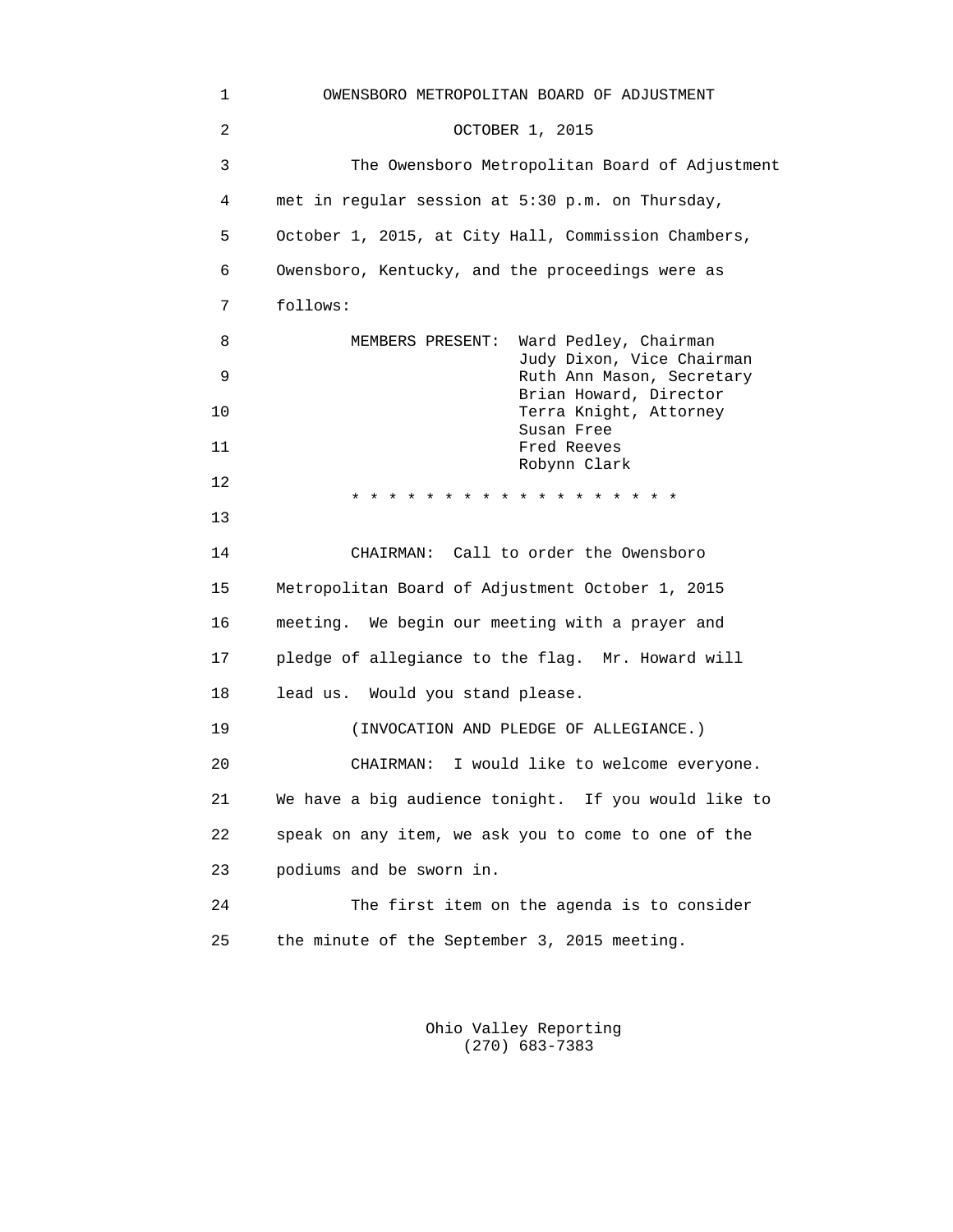```
 1 Board members, you have a copy of that. It's 
 2 in your packet. Are there any additions or 
 3 corrections? 
 4 (NO RESPONSE) 
 5 CHAIRMAN: If not the chair is ready for a 
 6 motion. 
7 MS. DIXON: Move to approve.
8 MS. MASON: Second.
 9 CHAIRMAN: We have a motion and a second for 
 10 approval. All in favor raise your right hand. 
 11 (ALL BOARD MEMBERS PRESENT RESPONDED AYE.) 
 12 CHAIRMAN: Motion carries. The minutes are 
 13 approved. 
 14 Next item, please. 
 15 ---------------------------------------------- 
 16 VARIANCE 
 17 ITEM 2 
 18 1561 Creek Haven Loop, zoned R-1C 
       Consider a request for a Variance in order to reduce 
 19 the project boundary buffer from 20 feet from the 
      property line to 10 feet from the property line. 
 20 Reference: Zoning Ordinance, Article 10, 
       Section 10.432 
 21 Applicant: Judi Head; Norman T. Smith 
 22 MS. KNIGHT: State your name for the record. 
 23 MS. EVANS: Melissa Evans. 
 24 (MELISSA EVANS SWORN BY ATTORNEY.) 
 25 (MR. REEVES LEAVES ROOM AT THIS TIME.)
```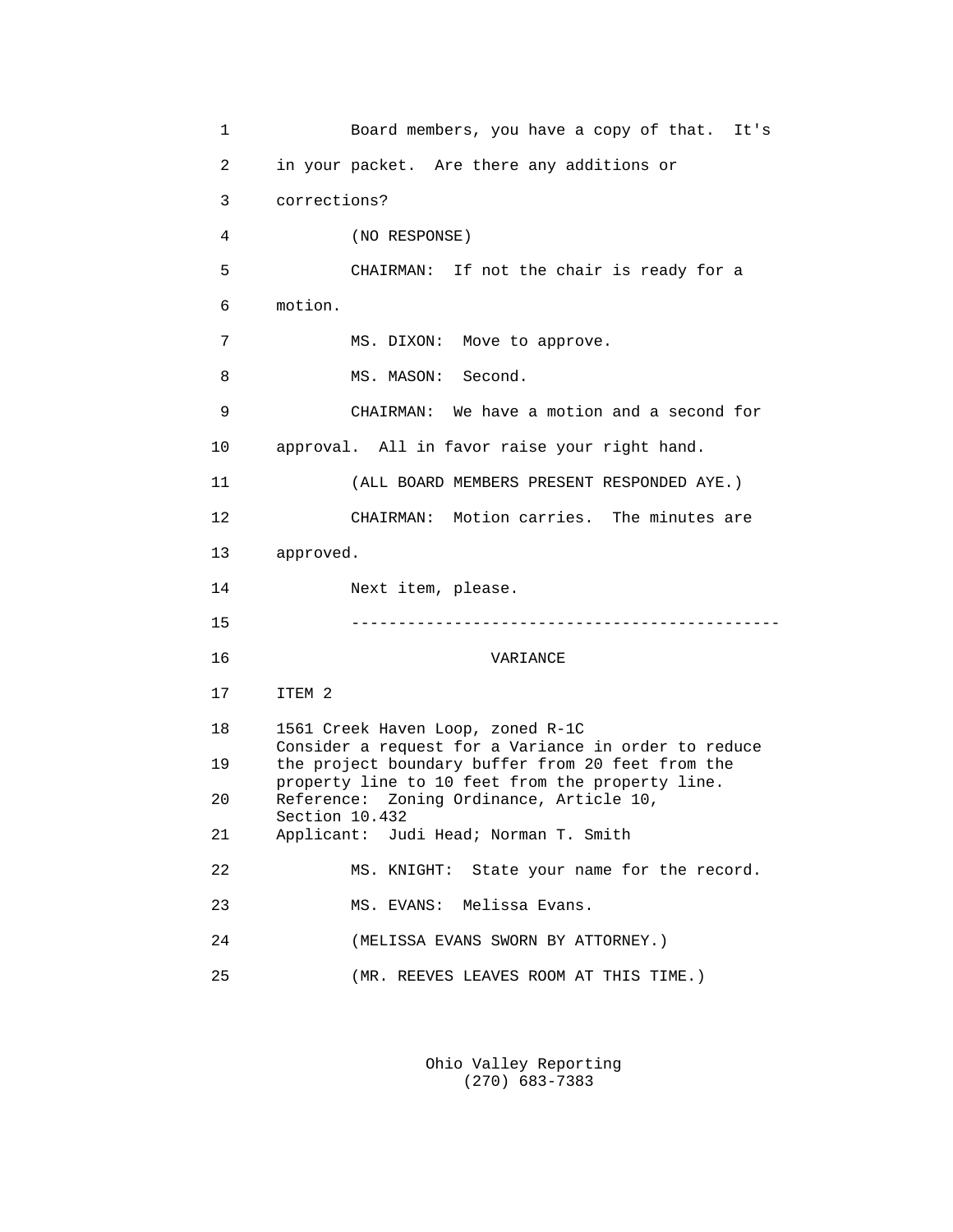1 MS. EVANS: The subject property is located in 2 the Creek Haven Subdivision. Creek Haven was 3 developed under the preliminary plat/final development 4 plan process. It is a plan residential development 5 where they have a 20 foot project boundary buffer 6 along the perimeter of the entire project which is 7 intended to buffer the residential development from 8 other developments in the area that may be different 9 lot sizes or such.

 10 With those requirements, if the variance is 11 approved tonight those preliminary plats and final 12 plats will have to be amended to show the corrected 13 project boundary buffer for this lot if this variance 14 is approved.

 15 The applicant in this case proposes to 16 construct a 12 by 24 in-ground pool with a fenced 17 concrete area surrounding the pool. The pool will be 18 located 6 feet to the rear of the existing residence 19 and will encroach into the 20 foot project boundary 20 buffer by 10 feet.

 21 The review of all of our OMPC files show that 22 there hasn't been any variances approved for the 23 subject property nor does it appear from GIS that 24 there are any other encroachments into that rear yard 25 setback. That this is a fairly new property, but the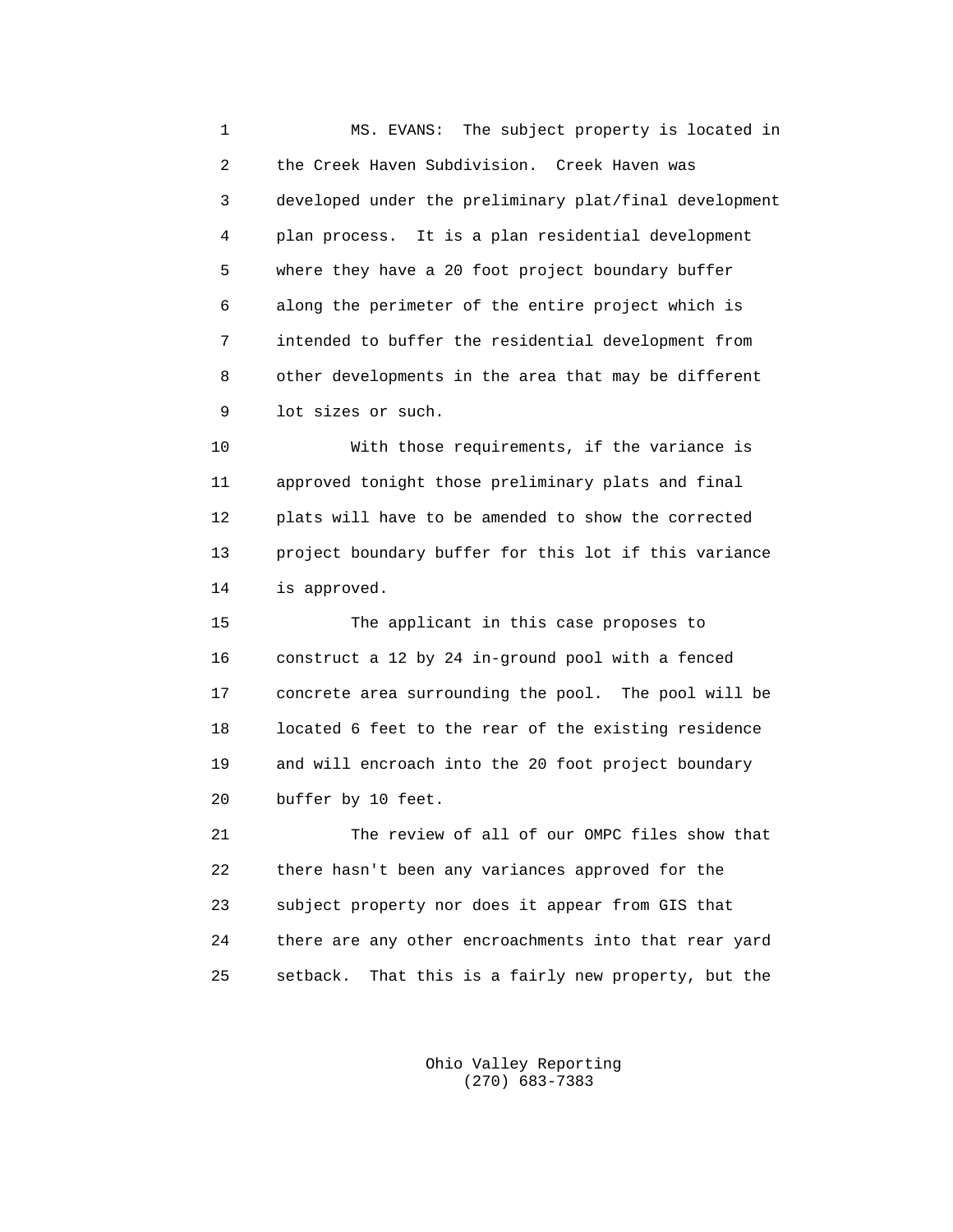1 Board of Adjustment has granted several variances 2 similar to this regarding the project boundary buffer 3 just recently as a couple of months ago, in other 4 subdivisions in the city and in the county.

 5 A portion of the proposed pool will also be 6 located within the public utility easement that's 7 along the back of the property. The applicant has 8 obtained letters from the City Engineer, Atmos, Time 9 Warner, OMU, AT&T and RWRA that would allow the pool 10 to be placed within their easement.

 11 Granting the variance to reduce the project 12 boundary buffer will not alter the essential character 13 of the general vicinity because the pool will be 14 located in an area secluded from the neighbors via 15 fencing, trees, and a swath of floodplain and a 16 drainage easement.

 17 Granting the variance does not significantly 18 impact the area because the adjacent residence to the 19 rear is located a significant distance from the 20 proposed pool. Granting the variance will not be an 21 unreasonable circumvention of the requirements of the 22 zoning ordinance because the original design of this 23 subdivision included many lots, including the lot in 24 question, that are relatively narrow and shallow which 25 significantly limits a homeowners options for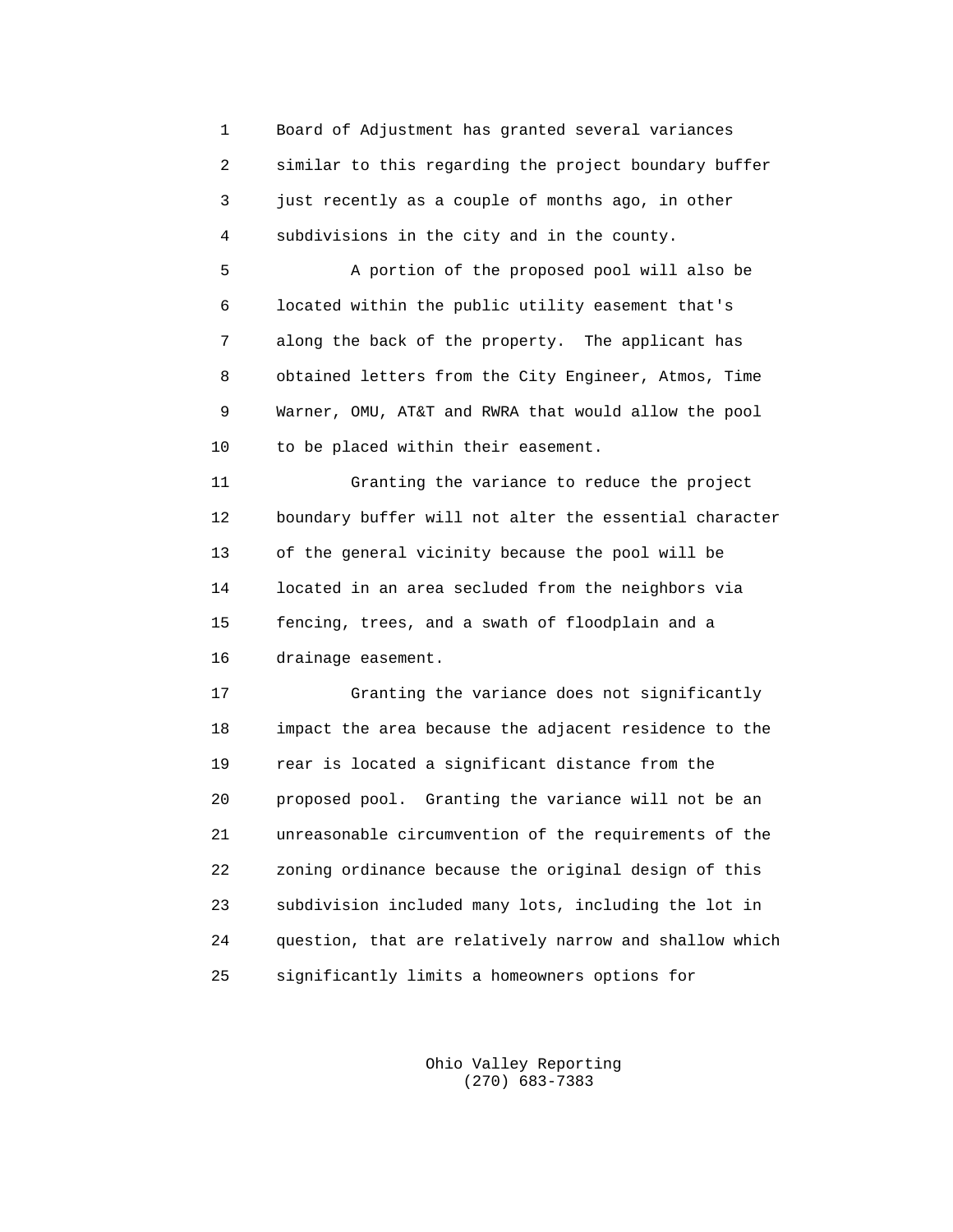1 utilizing their compact back yards. 2 Staff would recommend approval of this 3 variance request with the following conditions: 4 1. Obtain all necessary building, electrical 5 and HVAC permits, inspections and certificates of 6 occupancy and compliance. 7 2. Approval of amended Major Subdivision 8 Preliminary Plat/Final Development Plan and Major 9 Subdivision Plat. 10 We would like to enter the Staff Report into 11 the record as Exhibit A. 12 (MR. REEVES JOINS MEETING.) 13 CHAIRMAN: Is anybody here representing the 14 application? 15 APPLICANT REP: Yes. 16 CHAIRMAN: Do you have anything you want to 17 share with us? 18 APPLICANT REP: No. 19 CHAIRMAN: Board members, do you have any 20 questions of the applicant? 21 MR. REEVES: Mr. Chairman, I apologize for 22 having to leave. I've got a case of shingles and my 23 doctor was calling me. I will abstain from voting, 24 but I don't think that's going to be a problem for 25 you, unless you need me for a quorum. I apologize.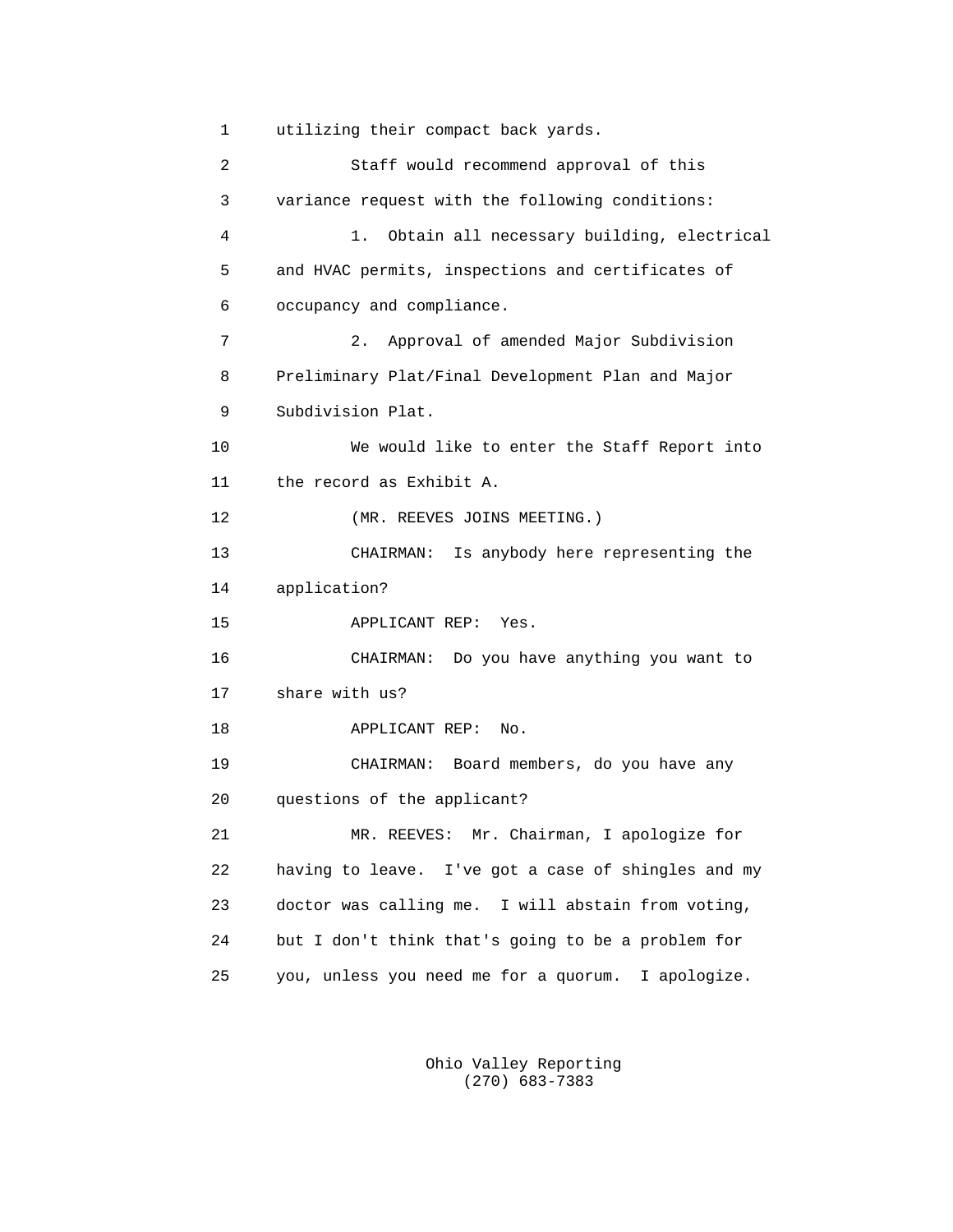1 CHAIRMAN: Board members, do you have any 2 questions on behalf of the application? 3 (NO RESPONSE) 4 CHAIRMAN: We don't have anyone here in 5 opposition. 6 Has there been any opposition in the Planning 7 Office? 8 MR. HOWARD: No, sir. 9 CHAIRMAN: With that the chair is ready for a 10 motion. 11 MS. MASON: I move for approval with the 12 findings that granting this variance will not 13 adversely affect the public health, safe or welfare 14 because the residence next to it, adjacent to the rear 15 of it is located distance from the proposed pool and 16 the pool will be completely fenced in. It will not 17 alter the essential character of the general vicinity 18 because the pool will be located in an area secluded 19 from the neighbors because of the fencing, trees, 20 floodplain and the drainage easement. It will not 21 cause a hazard or nuisance to the public because a 22 buffer will exist with the adjacent property. It will 23 not allow an reasonable circumvention of the 24 requirements of the zoning regulations because the 25 original design of this subdivision included many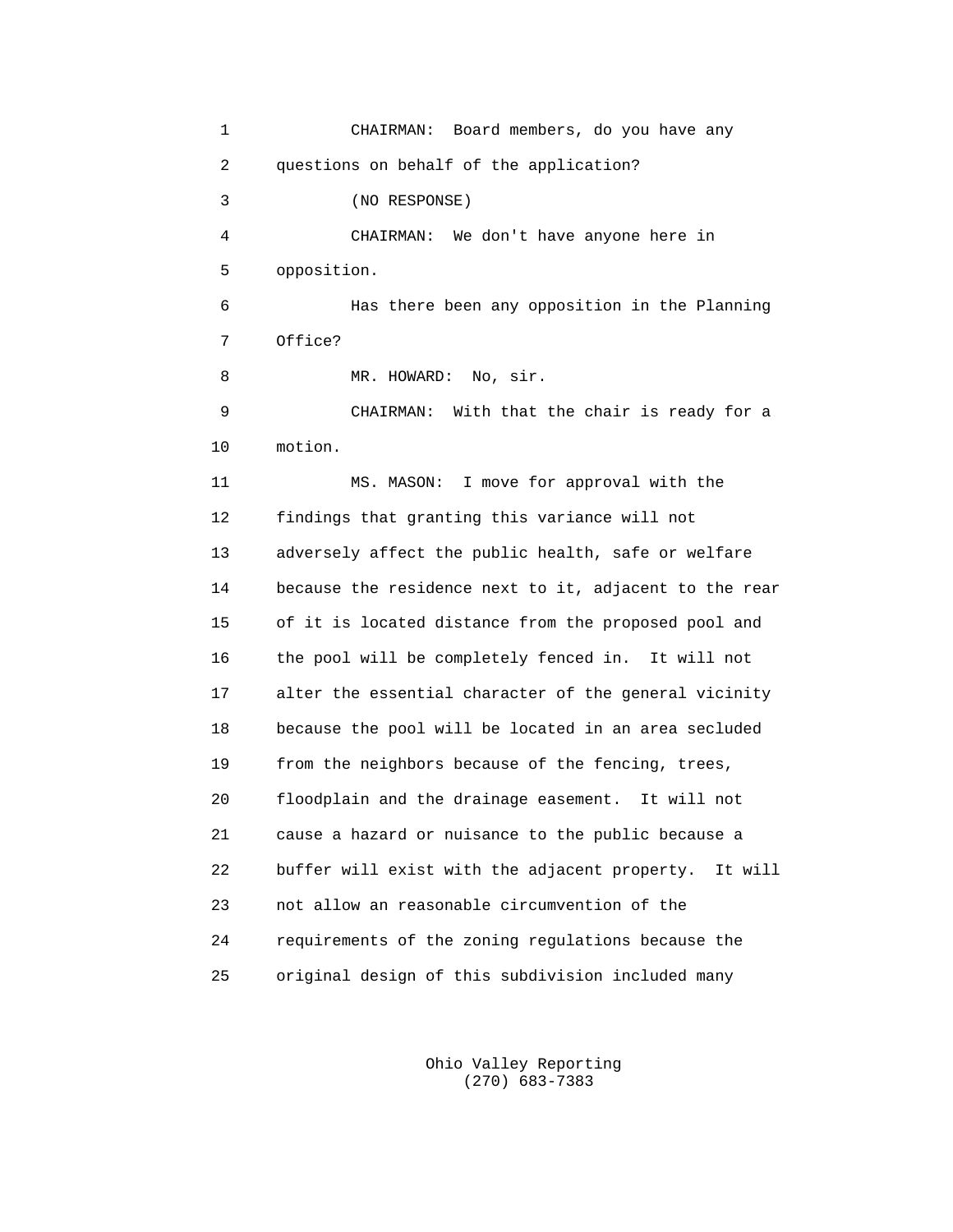1 lots, including the lot in question, that are narrow 2 and shallow which significantly limits the homeowners 3 options for utilizing his backyard. 4 With the conditions that they obtain all 5 necessary building, electrical and HVAC permits, 6 inspections and certificates of occupancy and 7 compliance, and they get approval of an amended Major 8 Subdivision Preliminary Plat/Final Development Plan 9 and Major Subdivision Final Plat. 10 CHAIRMAN: We have a motion for approval by 11 Ms. Mason. 12 MS. DIXON: Second. 13 CHAIRMAN: We have a second by Ms. Dixon. Any 14 comments or questions on the motion? 15 (NO RESPONSE) 16 CHAIRMAN: All in favor of the motion raise 17 your right hand. 18 (BOARD MEMBERS ROBYNN CLARK, WARD PEDLEY, JUDY 19 DIXON, RUTH ANN MASON AND SUSAN FREE RESPONDED AYE.) 20 CHAIRMAN: Motion carries unanimously. 21 MR. REEVES: And I abstained, Mr. Chairman. 22 CHAIRMAN: We had one abstain. 23 Next item. 24 ITEM 3 25 3108, 3110 Fairview Drive, zoned B-4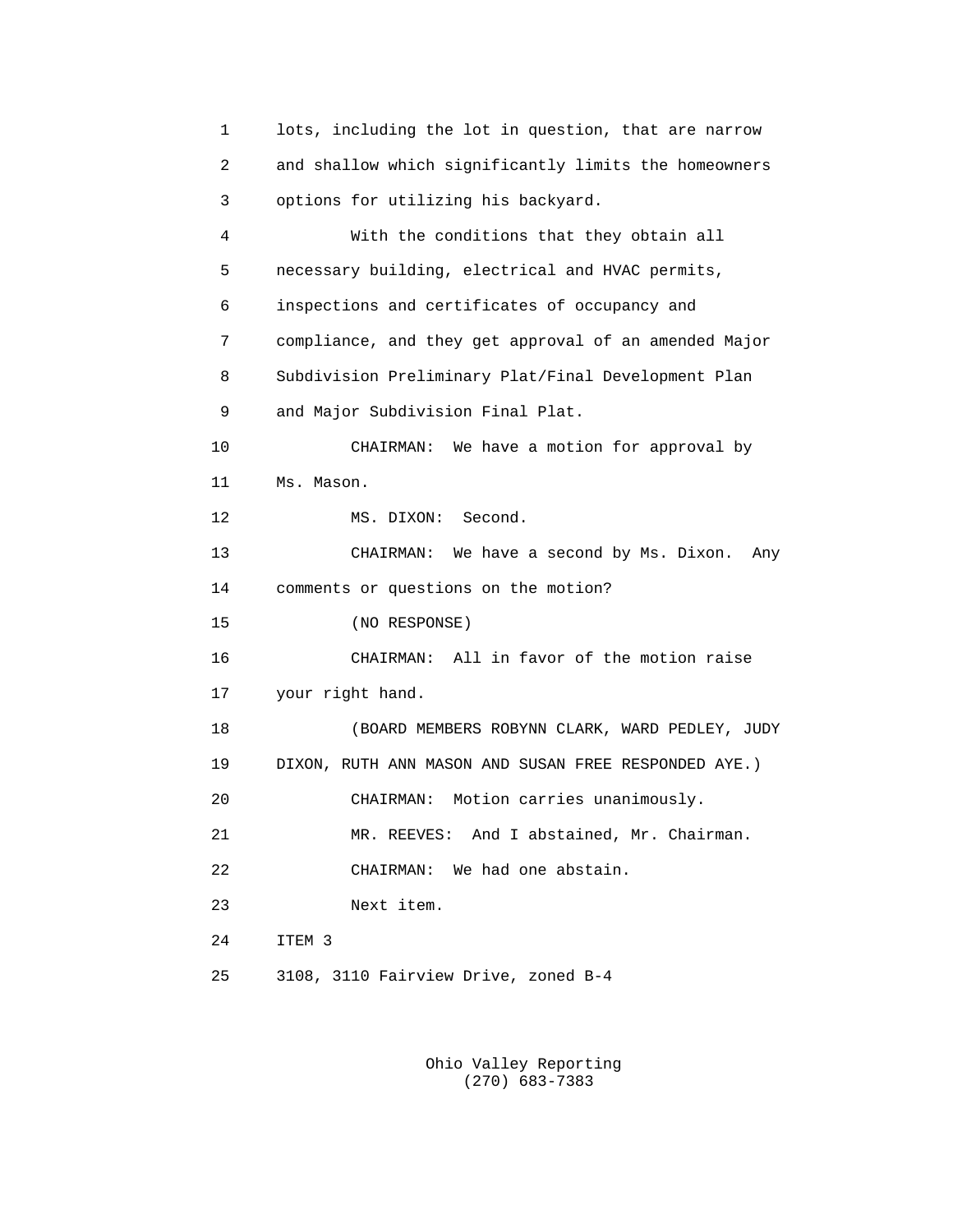1 Consider a request for a Variance in order to eliminate the required 6 foot tall continuous element 2 along the southern boundary where adjoining 3104 Fairview Drive 3 Reference: Zoning Ordinance, Article 17, Section 17.3114 4 Applicant: Koger Properties, LLC 5 MS. EVANS: This application is being brought 6 to you because the property is being redeveloped 7 currently. There has always historically been two 8 buildings on the property. The front building was an 9 office. The rear building, which is now under 10 redevelopment, was a warehouse that stored equipment 11 for the front office building. The rear building is 12 now being developed into office space thus requiring a 13 development plan because now there's going to be two 14 principal uses on the property.

 15 A development plan was approved for this 16 property on May 13, 2015 and the development plan did 17 show all of the required zoning ordinance requirements 18 on there, as far as landscaping and screening and 19 whatnot.

 20 As the applicant was developing the property 21 and looking a little closer at the development plan 22 and installing the required screening, they realized 23 that part of the screening would be blocking what they 24 sort of use as a watch house for this property. The 25 applicant also owns the property just to the south of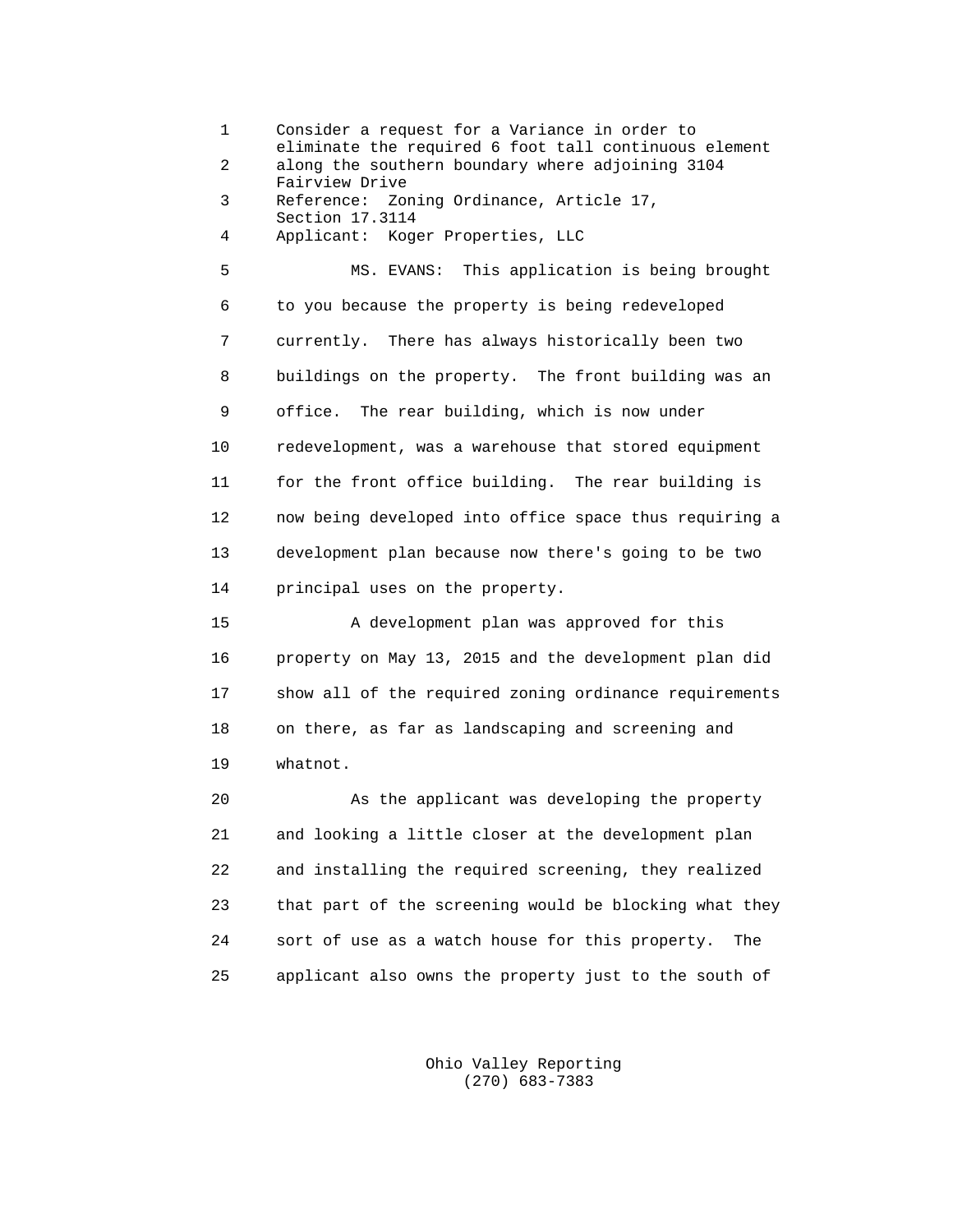1 this at 3104 Fairview Drive. It's a rental house. 2 The tenants that they rent to watches this property 3 for them during nonbusiness hours. If that screening 4 were installed, according to the applicant, then this 5 tenant wouldn't be able to see the commercial property 6 and keep an eye on it causing, you know, a hazard, 7 potential security hazards for the property. 8 The applicant is agreeable to a condition 9 being placed on this that if the property at 3104 10 Fairview Drive were to ever be sold, that the 11 screening would then be installed according to the 12 zoning ordinance requirements. So as long as he owns 13 it and it's being used as rental, that screening won't 14 have to be there, but if sold then he would be 15 required to install that.

 16 He is also proposing to install the rest of 17 the landscaping requirements, as far as screening and 18 trees around the rest of the perimeter of the 19 property.

 20 Granting the variance will not adversely 21 affect the public health, safety or welfare; in fact, 22 it will protect the area by allowing the neighboring 23 property to continue to watch over the subject 24 property during nonbusiness hours. It will not alter 25 the essential character of the general vicinity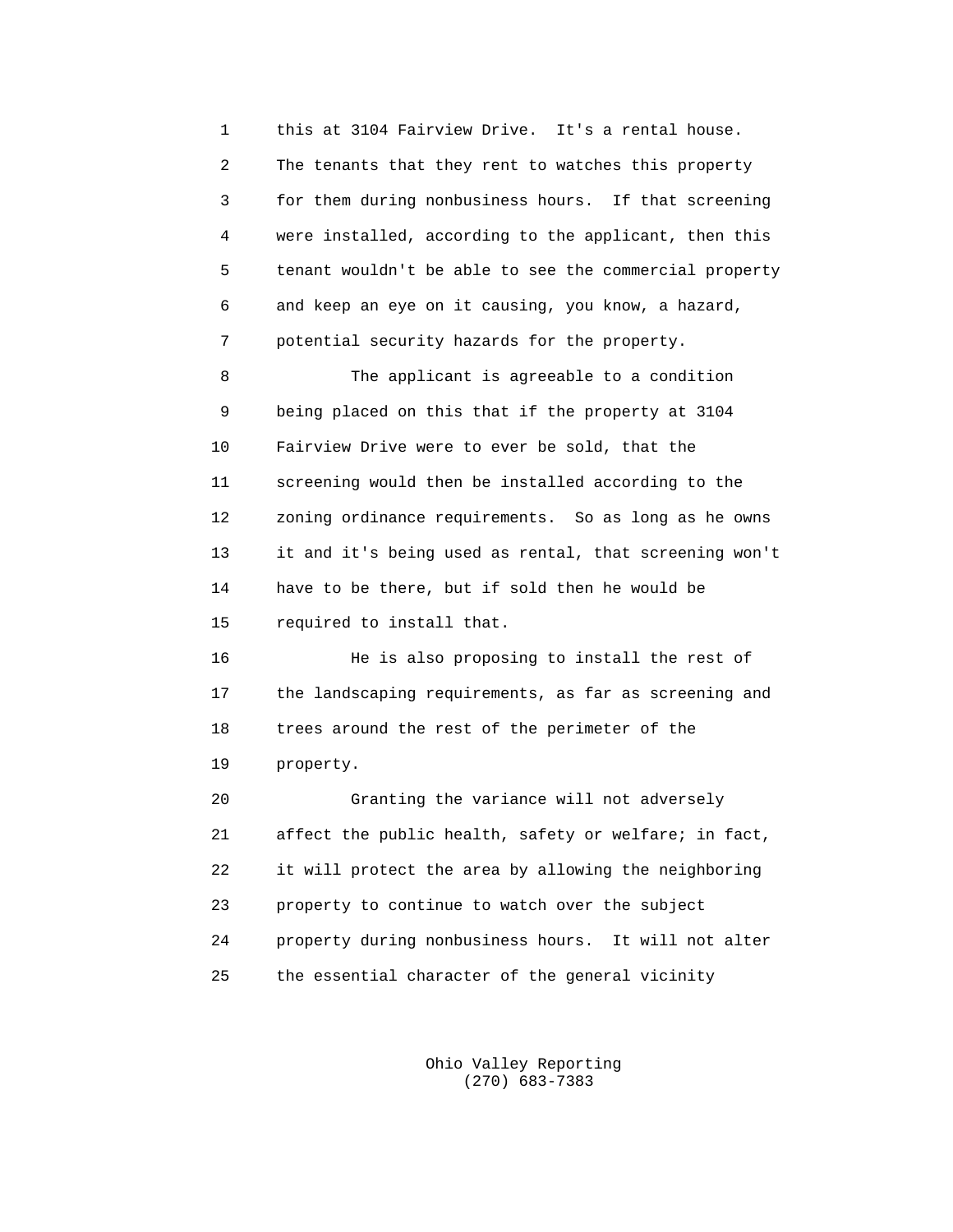1 because the residential use at 3104 Fairview Drive and 2 the business at 3110 Fairview Drive have existed for 3 some time with no screening element in place. The 4 metal shop in the rear of the subject property is the 5 building being redeveloped and required screening will 6 be installed in that area. Granting the variance will 7 not allow an unreasonable circumvention of the 8 requirements of the zoning regulations because the 9 applicant currently owns all properties involved and 10 is agreeable to install the required screening should 11 the property to the south at 3104 Fairview Drive be 12 sold. 13 Planning Staff recommends approval of the 14 Variance request with the following conditions: 15 1. Approval of an amended Final Development 16 Plan. 17 2. In the event the adjoining property at 18 3104 Fairview Drive is ever sold by the applicant, the 19 required screening shall be installed along the 20 southern property boundary where adjoining 3104 21 Fairview Drive. 22 We would like to enter the Staff Report into 23 the record as Exhibit B. 24 CHAIRMAN: Anyone here representing the 25 applicant?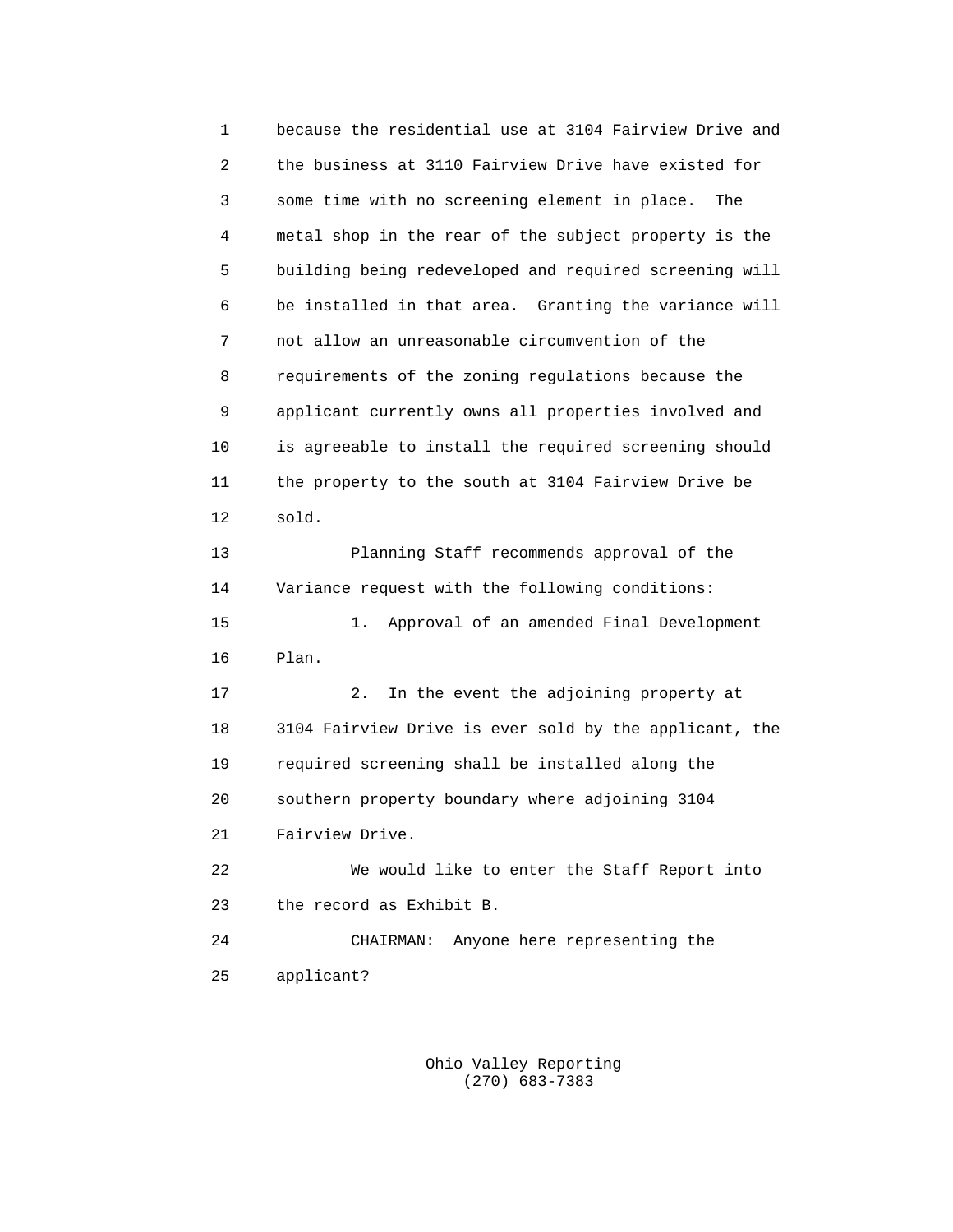1 (NO RESPONSE)

2 CHAIRMAN: Evidently not.

3 Anyone like to speak in opposition.

4 (NO RESPONSE)

5 CHAIRMAN: Evidently not.

6 Any opposition in the Planning Office?

 7 MR. HOWARD: We had one person come in and ask 8 questions, but they were not in opposition. They were 9 just gathering information.

 10 CHAIRMAN: Any board members have any comments 11 or questions on the application?

12 (NO RESPONSE)

 13 CHAIRMAN: If not the chair is ready for a 14 motion.

 15 MS. DIXON: Mr. Chairman, I place a motion to 16 grant the variance based upon the findings that it 17 will not adverse ly affect the public health, safety 18 and welfare; that it will not alter the essential 19 character of the neighborhood because the residential 20 use and business have existed for some time with no 21 screening; it will not cause a hazard or a nuisance to 22 the public because eliminating the 6 foot continuous 23 element would only impact the single property to the 24 south, which is also on owned by the applicant; it 25 will not allow an unreasonable circumvention of the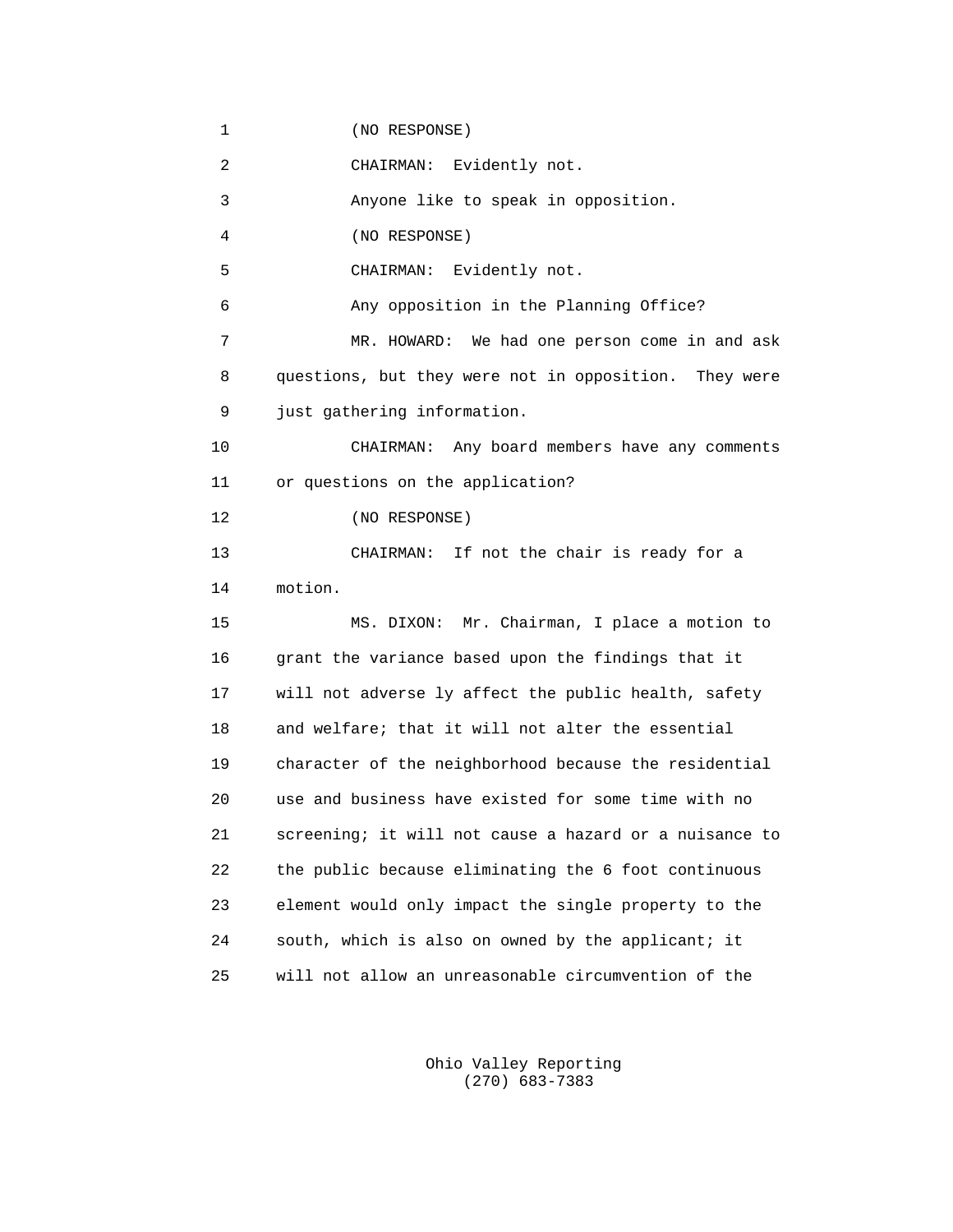1 requirements of the zoning regulations. And subject 2 to the conditions; the approval of an amended Final 3 Development Plan and that in the event that the 4 adjoining property of 3104 Fairview Drive is ever sold 5 by the applicant, the required screening shall be 6 installed along the southern property boundary where 7 they're adjoining 3104 Fairview Drive. 8 CHAIRMAN: We have a motion for approval by 9 Ms. Dixon. 10 MS. CLARK: Second. 11 CHAIRMAN: Second by Ms. Clark. Comments or 12 questions on the motion? 13 (NO RESPONSE) 14 CHAIRMAN: All in favor of the motion raise 15 your right hand. 16 (ALL BOARD MEMBERS PRESENT RESPONDED AYE.) 17 CHAIRMAN: Motion carries unanimous. 18 Any new business? 19 (NO RESPONSE) 20 CHAIRMAN: If not we need a motion to adjourn. 21 MS. DIXON: Move to adjourn. 22 MR. REEVES: Second. 23 CHAIRMAN: We have a motion and a second. All 24 in favor raise your right hand. 25 (ALL BOARD MEMBERS PRESENT RESPONDED AYE.)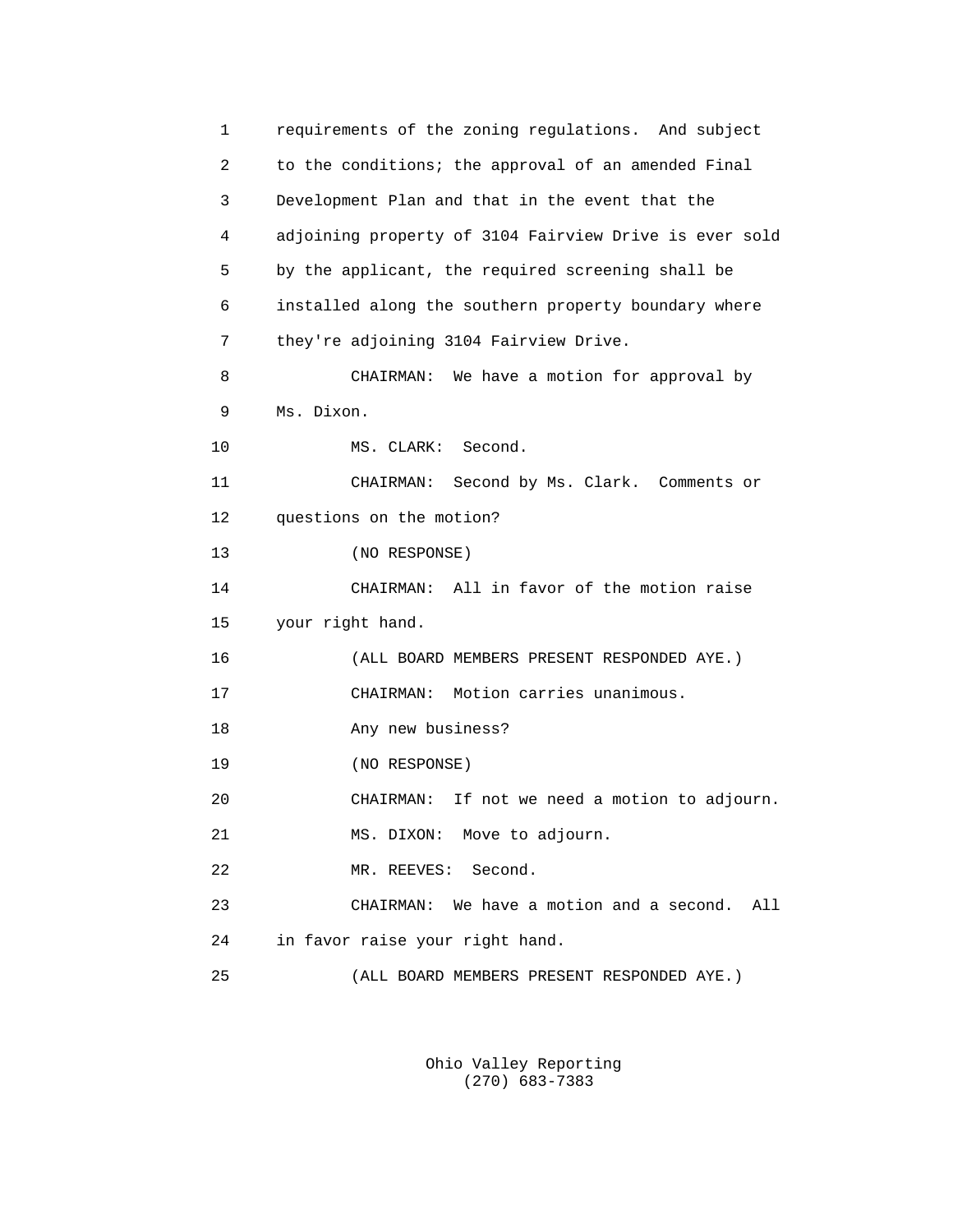| $\mathbf 1$             | CHAIRMAN: We are adjourned.    |
|-------------------------|--------------------------------|
| $\overline{\mathbf{c}}$ | ------------------------------ |
| $\mathbf{3}$            |                                |
| $\bf 4$                 |                                |
| $\overline{5}$          |                                |
| $\epsilon$              |                                |
| $\overline{7}$          |                                |
| $\,8\,$                 |                                |
| 9                       |                                |
| $10\,$                  |                                |
| $11\,$                  |                                |
| $12\,$                  |                                |
| $13\,$                  |                                |
| $14\,$                  |                                |
| $15\,$                  |                                |
| $16\,$                  |                                |
| $17\,$                  |                                |
| $18\,$                  |                                |
| 19                      |                                |
| 20                      |                                |
| $21\,$                  |                                |
| $2\sqrt{2}$             |                                |
| 23                      |                                |
| 24                      |                                |
| 25                      |                                |